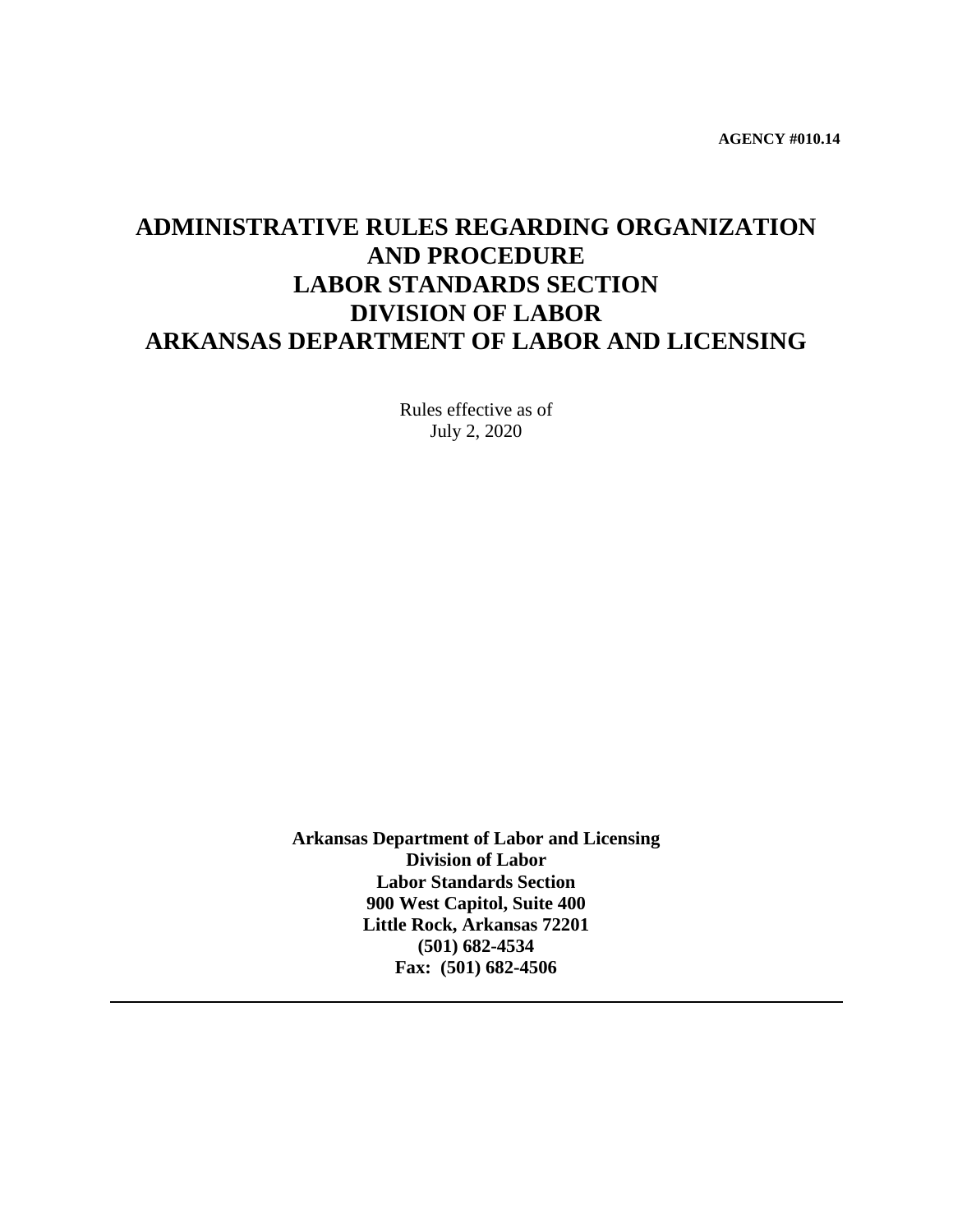#### **010.14 Administrative Rules of the Labor Standards Section of the Division of Labor, Department of Labor and Licensing**

#### **010.14-001 Statement of Organization and Operations**

The Arkansas Department of Labor and Licensing is an agency of state government created by Act 910 of 2019, Ark. Code Ann. § 25-43-1101 *et seq.* The Labor Standards Section is working unit within the Division of Labor, Department of Labor and Licensing. The Director of the Division of Labor has regulatory or enforcement authority over:

- 1. Minimum wage and overtime;
- 2. Child labor;
- 3. Private employment agencies;
- 4. Claims for unpaid wages of less than \$2,000; and

5. A number of miscellaneous employment standards laws, the enforcement of which is not otherwise provided for by state law or is specifically vested with the Director of the Division of Labor.

The Labor Standards Section also oversees the licensure of private employment agencies. Ultimate authority for the operation of the agency is in the Secretary of the Department of Labor and Licensing, who is appointed by the Governor. The Director of the Division of Labor has the regulatory, enforcement, and administrative authority for the Labor Standards Section. The individual charged with the day-to-day operations is referred to as the Labor Standards Manager, who is selected by the director. From time to time, the director promulgates rules**.**

#### **010.14-002 Information for Public Guidance**

The mailing address and telephone number for the Labor Standards Section is:

Labor Standards Section Division of Labor Arkansas Department of Labor and Licensing 900 West Capitol, Suite 400 Little Rock, AR 72201 (501) 682-4535

The division makes available a list of persons holding certain responsibilities for handling FOIA requests, licensing questions, and complaints against licensees so that the public may obtain information about the agency or make submissions or requests. The names, mailing addresses, telephone numbers, and electronic addresses can be obtained from the agency's office or website. Additionally, the Labor Standards Section can be contacted directly as listed above.

The section has a list of official forms used by the section and a list of all formal, written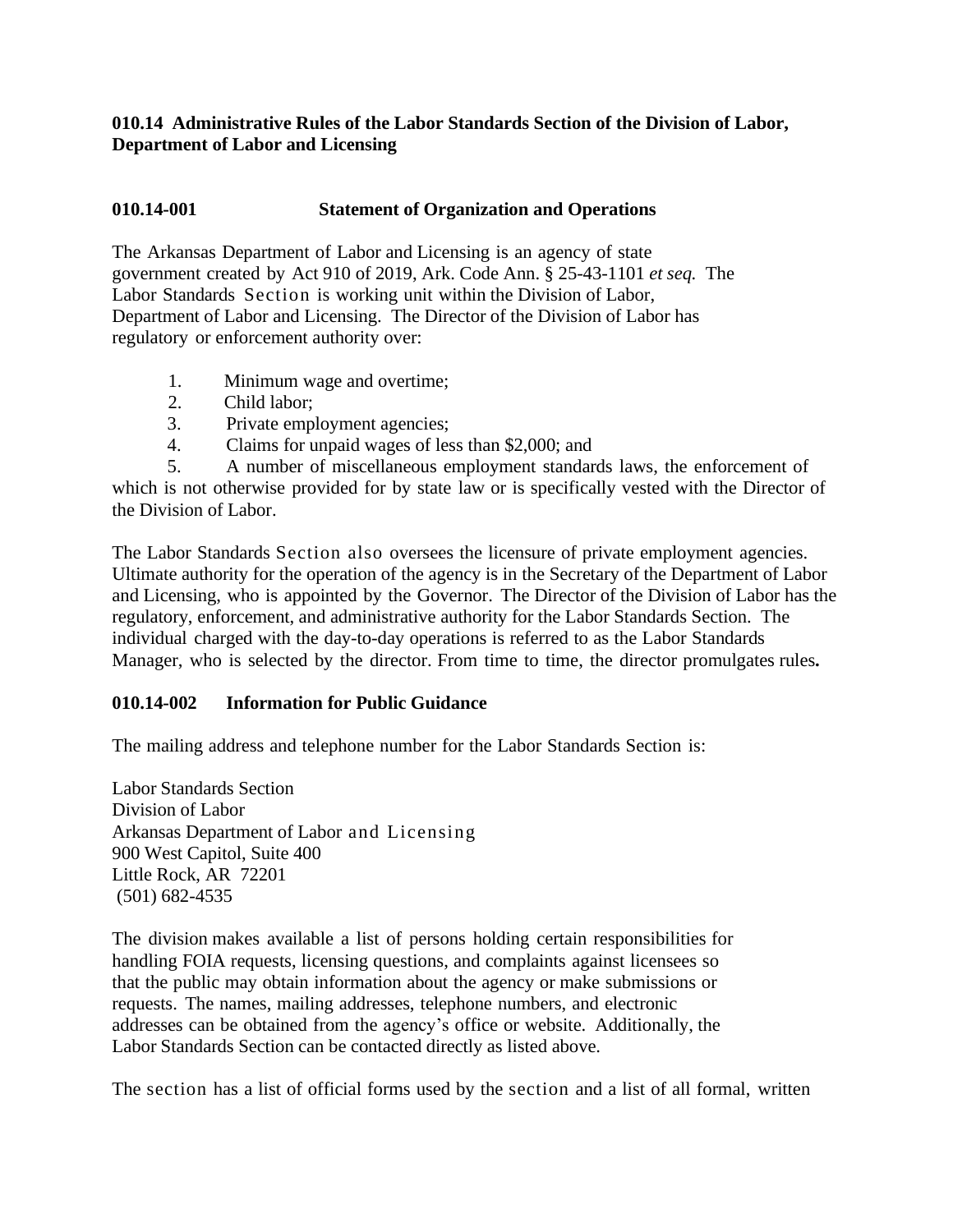statements of policy and written interpretative memoranda, and orders, decisions and opinions resulting from adjudications, which may be obtained from the section's office or website. The Division of Labor website is: [https://www.labor.arkansas.gov/.](https://www.labor.arkansas.gov/)

Copies of all forms used by the section, written statements of policy and written interpretive memoranda, and all orders issued by the agency may be obtained from the section's office.

## **010.14-003 General Organization**

A. The Labor Standards Section is generally divided into an office staff and a field staff. The field staff is composed of investigators.

B. All public meetings will be conducted pursuant to Robert's Rules of Order and in conformity with the Arkansas Freedom of Information Act.

C. The director may create standing and ad hoc committees. The director will select members of committees. A quorum for the transaction of committee business is a majority of the number of voting members of the committee.

## **010.14-004 Rule-Making**

## **A. Authority**

The director has been authorized by the Legislature to promulgate rules. Ark. Code Ann. § 11-4-209(a)(minimum wage and overtime); §§ 11-6-111(b)(2) and 11-12-105(1)(child labor); and § 11-11- 204(d)(private employment agencies). The agency follows the procedural requirements of the Arkansas Administrative Procedure Act, in particular Ark. Code Ann. § 25-15-203 and § 25-15-204. Additionally, the agency is required to abide by the provisions of Ark. Code Ann. §10-3-309.

# **B. Initiation of Rule-Making**

The process of adopting a new rule or amending or repealing an existing rule (hereinafter referred to "rule-making") may be initiated by request of the director that the staff submit proposed drafts. Additionally, staff of the agency may request permission of to initiate rulemaking. Third persons outside the agency may petition for the issuance, amendment, or repeal of any rule.

#### **C. Petition to Initiate Rule-Making**

Third parties may initiate rule-making to adopt, amend, or repeal a rule by filing a petition with the division to initiate rule-making. The petition must contain the name, address, and telephone number of the petitioner, the specific rule or action requested, the reasons for the rule or action requested, and facts showing that the petitioner is regulated by the division or has a substantial interest in the rule or action requested.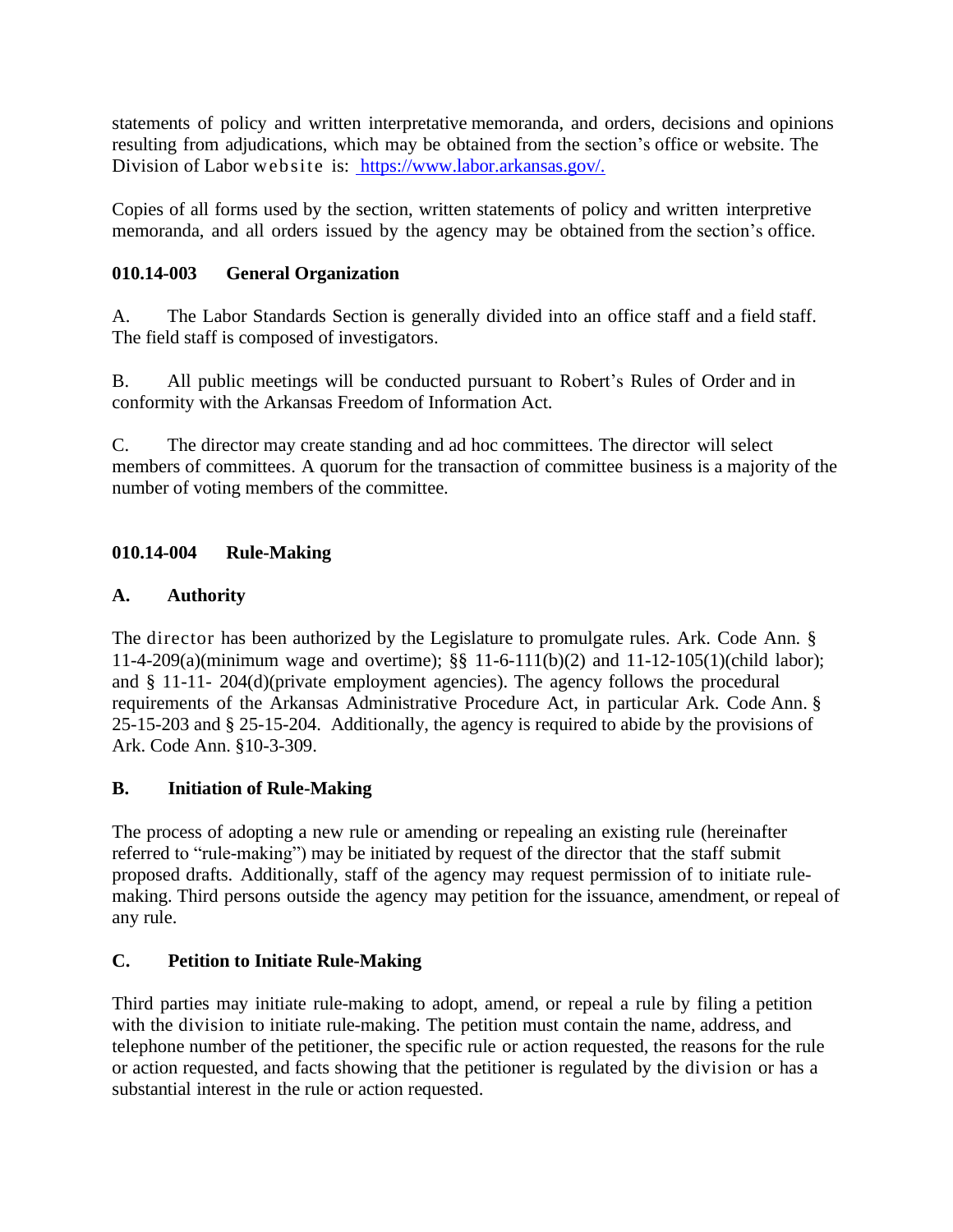The petition to initiate rule-making shall be filed with the Director of the Division of Labor.

Within thirty (30) days after submission of the petition, the director will either deny the petition, stating its reasons in writing, or will initiate rule-making.

## **D. Pre-Filing with the Bureau of Legislative Research**

Thirty (30) days before the public-comment period ends, the division will file with the Bureau of Legislative Research the text of the proposed rule or amendment as well as a financial impact statement and a Bureau of Legislative Research questionnaire as provided by Ark. Code Ann. § 10-3-309.

## **E. Public Input**

1. Before finalizing language of a proposed new rule or an amendment to, or repeal of, an existing rule, the director or his designee will receive public input through written comments and/or oral submissions. The division will designate in its public notice the format and timing of public comment.

2. Any public hearing will provide affected persons and other members of the public a reasonable opportunity for presentation of evidence, arguments, and oral statements within reasonable conditions and limitations imposed by the division to avoid duplication, irrelevant comments, unnecessary delay, or disruption of the proceedings.

3. The director or his designee may preside at the public hearing. The division must ensure that the division personnel responsible for preparing the proposed rule or amendment are available and will notify third parties initiating rule changes to be available to explain the proposal and to respond to questions or comments regarding the proposed rule.

4. The division will preserve the comments made at the public hearing by a recording.

5. Any person may submit written statements within the specified period of time. All timely, written statements will be considered by the director and be made a part of the rulemaking record.

# **F. Notice of Rule-Making**

The division will give notice of proposed rule-making to be published pursuant to Ark. Code Ann. § 25-15-204. The notice will set any written comment period and will specify the time, date, and place of any public hearing.

#### **G. The Decision to Adopt a Rule**

1. The division will not finalize language of the rule or decide whether to adopt a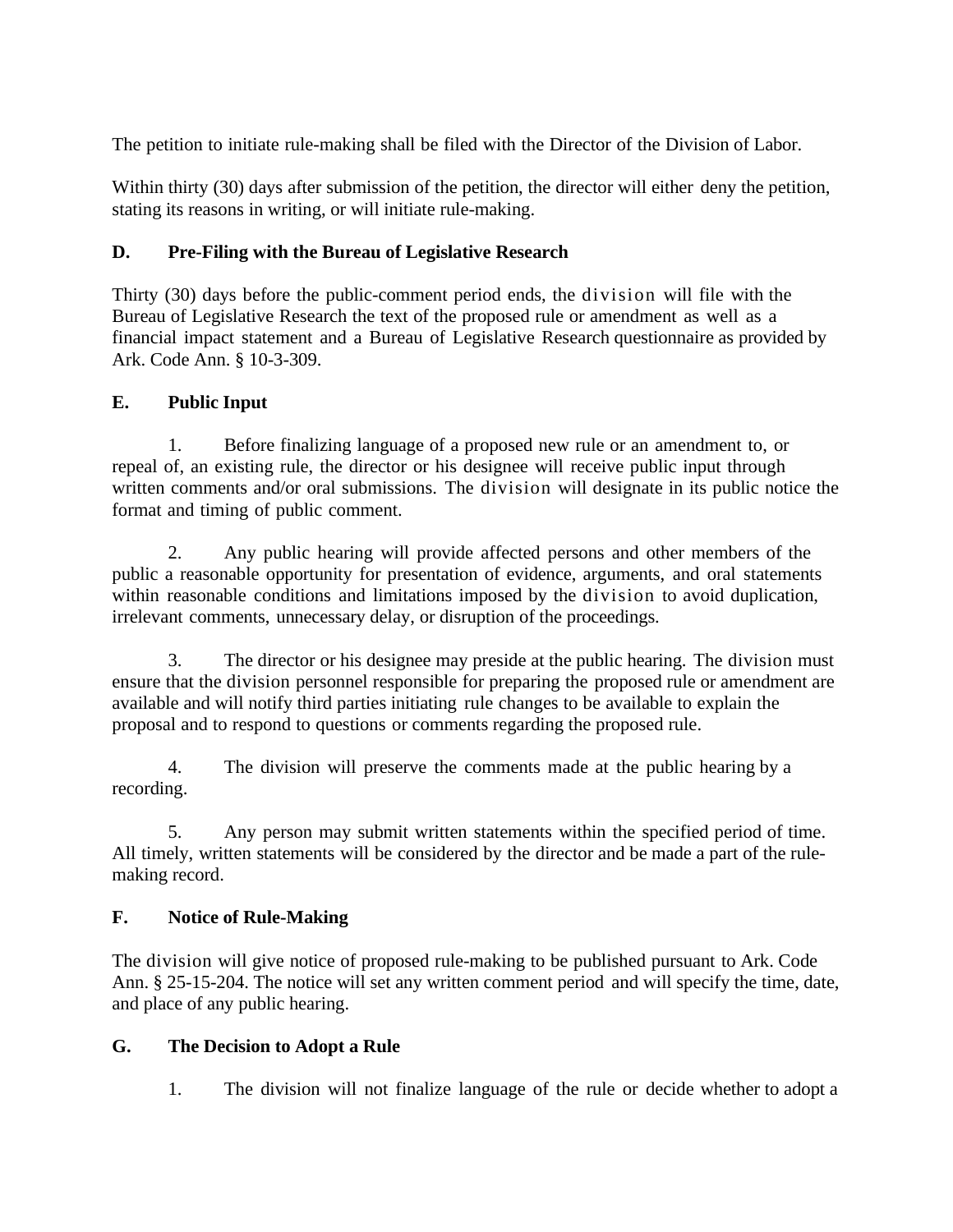rule until the period for public comment has expired and the proposed rule has been reviewed and approved by the Legislative Council or other legislative committee pursuant to Ark. Code Ann. § 10-3-309.

2. Before acting on a proposed rule, the division will consider all of the written submissions and/or oral submissions received in the rule-making proceeding or any memorandum summarizing such oral submissions, and any regulatory analysis or fiscal impact statement issued in the rule-making proceedings.

3. The division may use its own experience, specialized knowledge, and judgment in the adoption of a rule or consider the experience, specialized knowledge and judgment of division staff.

## **H. Variance Between Adopted Rule and Published Notice of Proposed Rule**

1. The division may not adopt a rule that differs from the rule proposed in the published notice of the intended rule-making on which the rule is based unless:

a. The final rule is in character with the original scheme and was a logical outgrowth of the notice and comments stemming from the proposed rule, or

b. The notice fairly apprised interested persons of the subject and the issues that would be considered so that those persons had an opportunity to comment.

2. In determining whether the final rule is in character with the original scheme and was a logical outgrowth of the notice and comments, and that the notice of intended rulemaking provided fair warning that the outcome of that rule-making proceeding could be the rule in question; the division must consider the following factors:

The extent to which persons who will be affected by the rule should have understood that the rule-making proceeding on which it is based could affect their interests; and

b. The extent to which the subject matter of the rule or issues determined by the rule are different from the subject matter or issues contained in the notice of intended rule-making; and

c. The extent to which the effects of the rule differ from the effects of the proposed rule contained in the notice of intended rule-making.

#### **I. Concise Statement of Reasons**

1. When requested by an interested person, either prior to the adoption of a rule or within thirty (30) days after its adoption, the division shall issue a concise statement of the principal reasons for and against the adoption of the rule. Requests for such a statement must be in writing and be delivered to the Director of the Division of Labor. The request should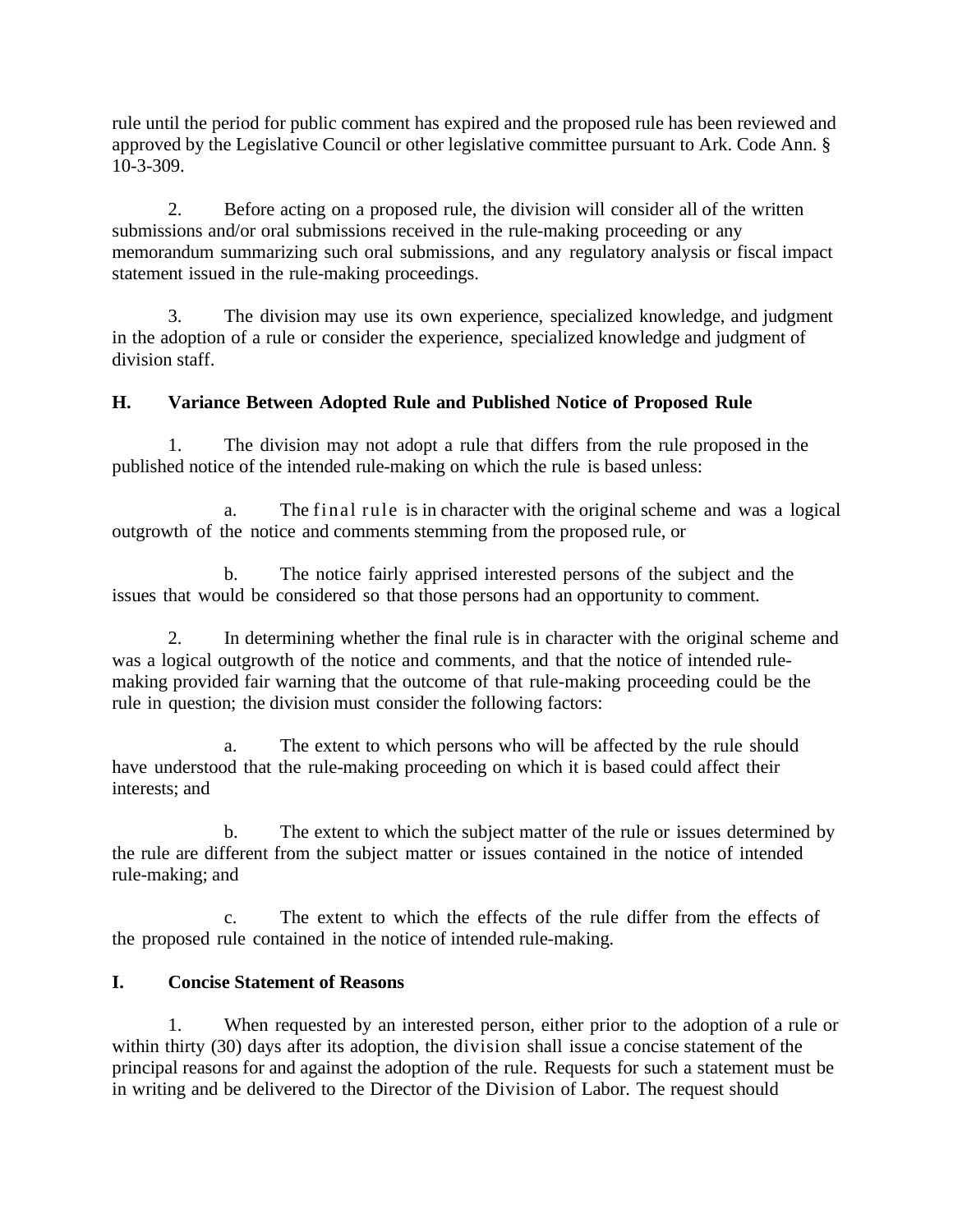indicate whether the statement is sought for all or only a specified part of a rule. A request will be considered to have been submitted on the date on which it is received by the division.

- 2. The concise statement of reasons must contain:
	- a. The division's reasons for adopting the rule;

b. An indication of any change between the text of the proposed rule and the text of the rule as finally adopted, with explanations for any such change; and

c. The principal reasons urged in the rule-making procedure for and against the rule, and the division's reasons for overruling the arguments made against the rule.

#### **J. Contents**

The division shall cause its rules to be published and made available to interested persons. The publication must include:

- 1. The text of the rule; and
- 2. A note containing the following:
	- a. The date(s) the division adopted or amended the rule;
	- b. The effective date(s) of the rule;

c. Any findings required by any provisions of law as a prerequisite to adoption for effectiveness of the rule; and

d. Citation to the entire specific statutory or other authority authorizing the adoption of the rule;.

3. The publication of the rule(s) must state the date of publication.

#### **K. Format**

The published rules of the division will be organized substantially in the following format:

- 1. Statement of Organization and Operations
- 2. Information for Public Guidance
- 3. General Organization
- 4. Purpose and Scope
- 5. Definitions
- 6. Rule-making
- 7. Emergency Rule-making
- 8. Declaratory Orders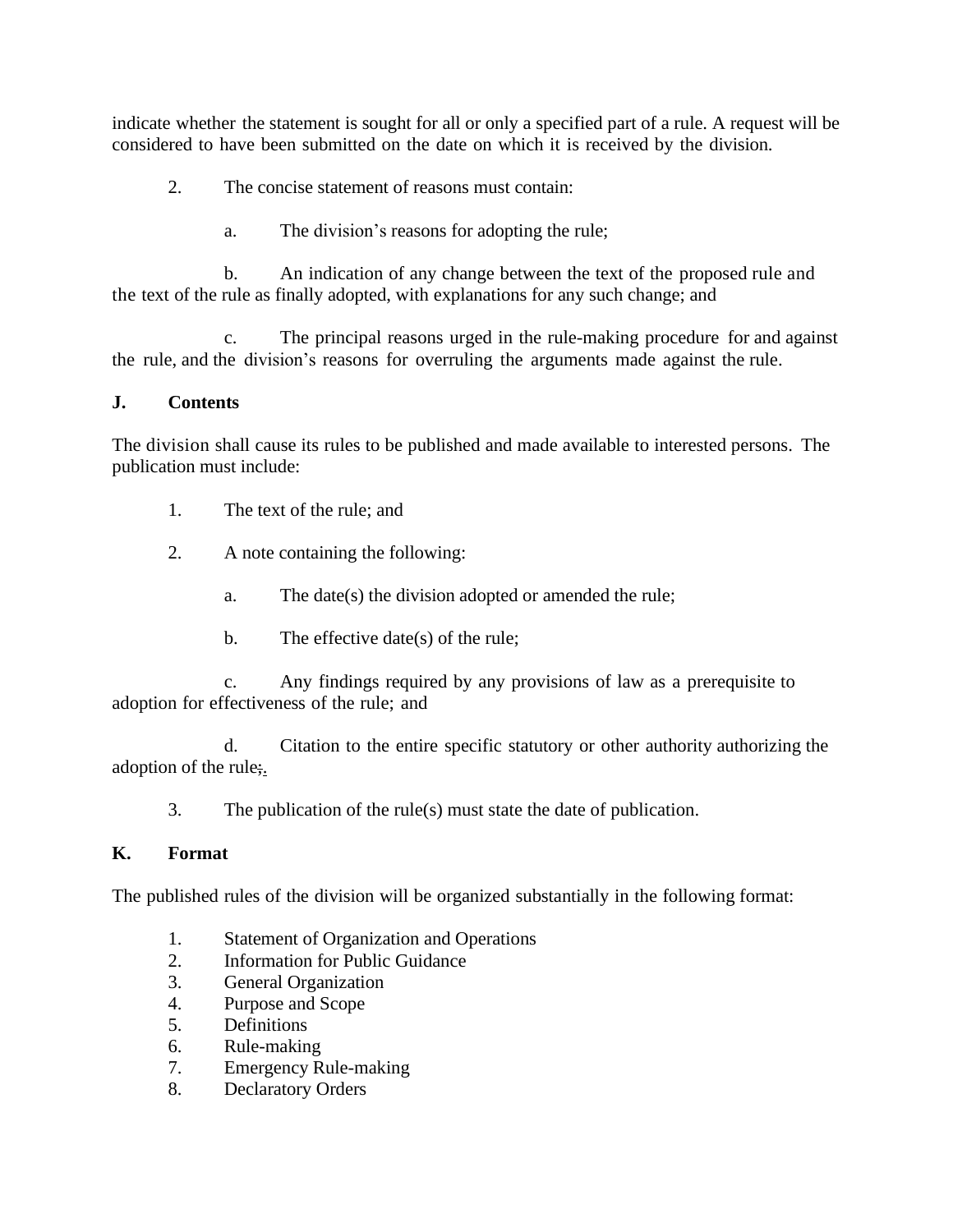- 9. Adjudicative Hearings
- 10. Licensing
- 11. *Et seq*., Substantive rules and other rules of Agency the division

## **L. Incorporation by Reference**

By reference in a rule, the division may incorporate all or any part of a code, standard, rule, or other matter if the division finds that copying the matter in the division's rule would be unduly cumbersome, expensive, or otherwise inexpedient. The reference in the rule must fully and precisely identify the incorporated matter by title, citation, date, and edition, if any; briefly indicate the precise subject and general contents of the incorporated matter; and state that the rule does not include any later amendments or editions of the incorporated matter. The division may incorporate such a matter by reference in a proposed or adopted rule only if the division makes copies of the incorporated matter readily available to the public. The rules must state how and where copies of the incorporated matter may be obtained at cost from the division, and how and where copies may be obtained from an agency of the United States, this state, another state, or the organization, association, or persons originally issuing that matter. The division must retain permanently a copy of any materials incorporated by reference in a rule.

## **M. Filing**

1. After the division formally adopts a new rule or amends a current rule or repeals an existing rule, and after the rule change has been reviewed and approved by the Legislative Council, the agency staff will file final copies of the rule with the Secretary of State, the Arkansas State Library, and the Bureau of Legislative Research, or as otherwise provided by Ark. Code Ann. § 25-15-204(d).

2. Proof of filing a copy of the rule, amendment, or repeal with the Secretary of State, the Arkansas State Library, and the Bureau of Legislative Research will be kept in a file maintained by the Legal Section of the Division of Labor.

3. Notice of the rule change will be posted on the division website.

# **010.14-005 Emergency Rule-Making**

# **A. Request for Emergency Rule-Making**

The proponent of a rule may request the division to adopt an emergency rule. In addition to the text of the proposed rule or amendment to an existing rule and any other information required by Rule 010.14-004(C), the proponent will provide a written statement setting out the facts or circumstances that would support a finding of imminent peril to the public health, safety, or welfare.

# **B. Finding of an Emergency**

Upon receipt of the written statement requesting an emergency rule-making and documents or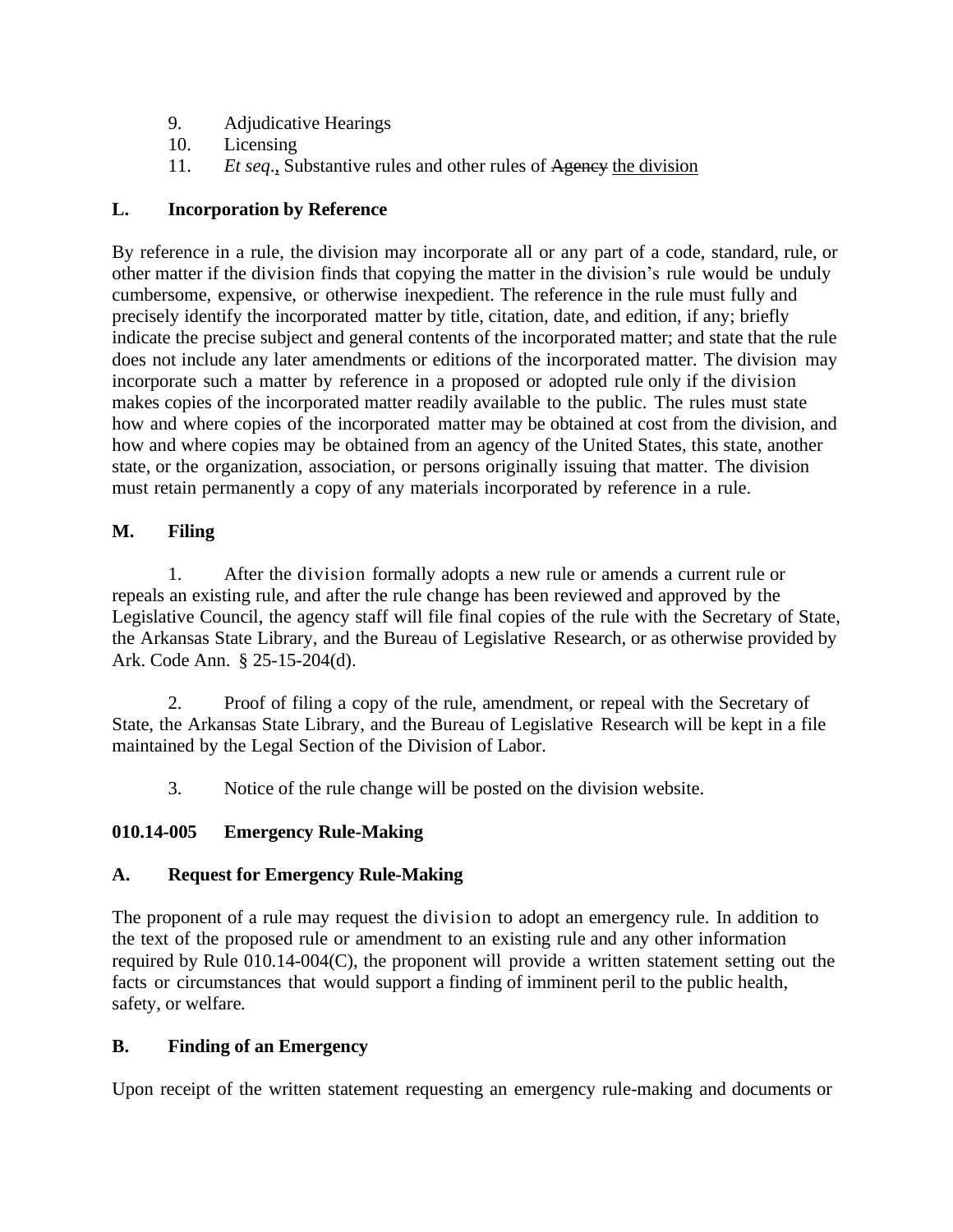other evidence submitted in support of the assertion that an emergency exists, the division will make an independent judgment as to whether the circumstances and facts constitute an imminent peril to the public health, safety, or welfare requiring adoption of the rule upon fewer than 30 days' notice. If the division determines that the circumstances warrant emergency rulemaking, it will make a written determination that sets out the reasons for its finding that an emergency exists. Upon making this finding, the division may proceed to adopt the rule without any prior notice or hearing, or it may determine to provide an abbreviated notice and hearing.

## **C. Effective Date of Emergency Rule**

1. The division shall not finalize an emergency rule or file an emergency rule with the Secretary of State for adoption until the emergency rule has been approved under Ark. Code Ann. § 10-3-309.

The emergency rule will be effective immediately upon filing, or at a stated time less than ten (10) days thereafter, if the division finds that this effective date is necessary because of imminent peril to the public health, safety, or welfare. The division will file with the rule the division's written findings justifying the determination that emergency rule-making is appropriate and, if applicable, the basis for the effective date of the emergency rule being less than ten (10) days after the filing of the rule pursuant to Ark. Code Ann. § 25-15-204(e). The division will take appropriate measures to make emergency rules known to persons who may be affected by them.

#### **010.14-006 Declaratory Orders**

#### **A. Purpose and Use of Declaratory Orders**

A declaratory order is a means of resolving a controversy or answering questions or doubts concerning the applicability of statutory provisions, rules, or orders over which the division has authority. A petition for declaratory order may be used only to resolve questions or doubts as to how the statutes, rules, or orders may apply to the petitioner's particular circumstances. A declaratory order is not the appropriate means for determining the conduct of another person or for obtaining a policy statement of general applicability from an agency. A petition or declaratory order must describe the potential impact of statutes, rules, or orders upon the petitioner's interests.

#### **B. The Petition**

The process to obtain a declaratory order is begun by filing with the Director of the Division of Labor a petition that provides the following information:

1. The caption shall read: Petition for Declaratory Order Before Arkansas Division of Labor, Labor Standards Section.

2. The name, address, telephone number, and facsimile number of the petitioner.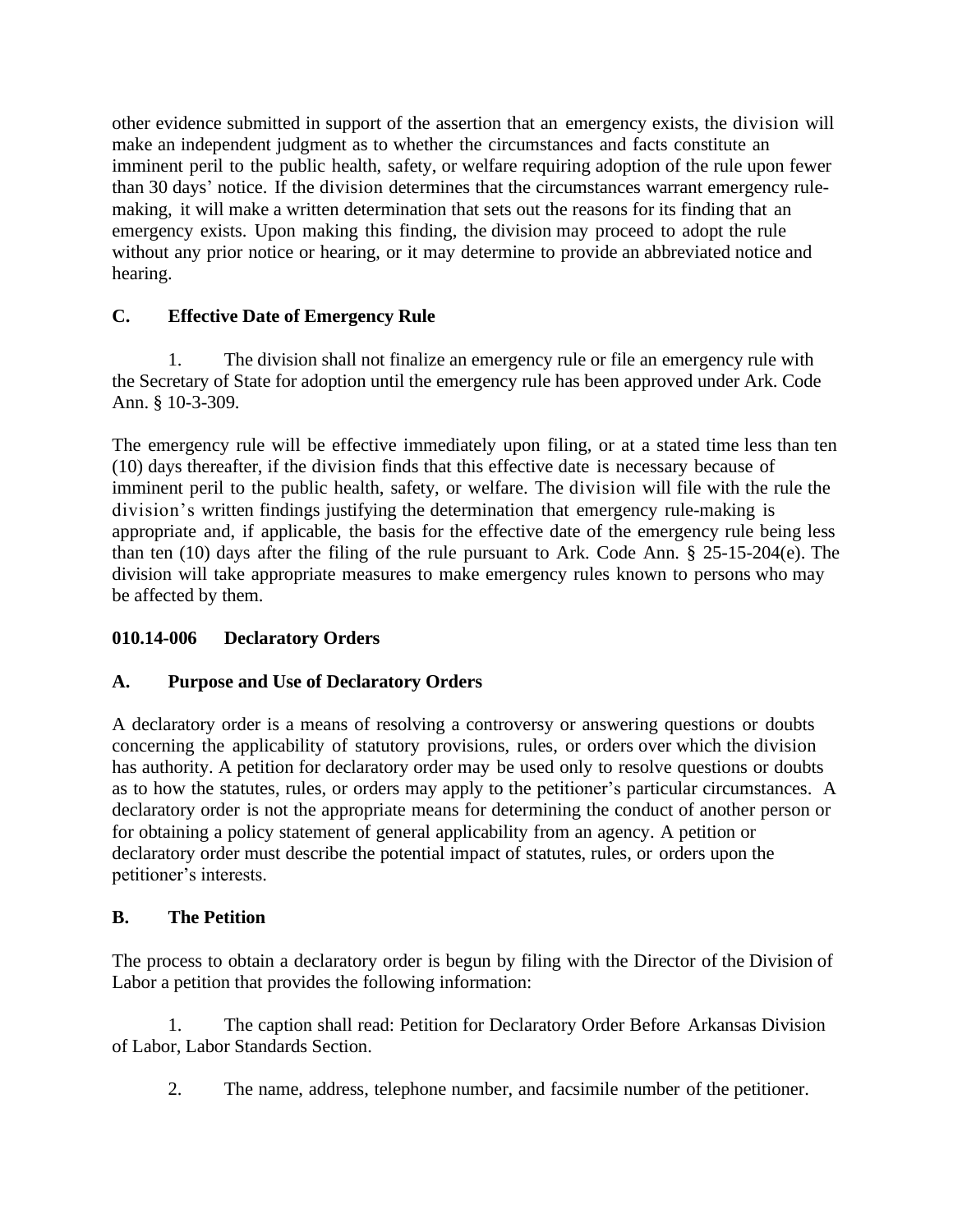3. The name, address, telephone number, and facsimile number of the attorney of the petitioner.

4. The statutory provision(s), division rule(s), or division order(s) on which the declaratory order is sought.

5. A description of how the statutes, rules, or orders may substantially affect the petitioner and the petitioner's particular set of circumstances, and the question or issue on which petitioner seeks a declaratory order.

6. The signature of the petitioner or petitioner's attorney.

7. The date.

8. Request for a hearing, if desired.

## **C. Division Disposition**

1. The division may hold a hearing to consider a petition for declaratory statement. If a hearing is held, it shall be conducted in accordance with Ark. Code Ann. §§ 25-15-208 and 25-15-213, and the division's rules for adjudicatory hearings.

2. The division may rely on the statements of fact set out in the petition without taking any position with regard to the validity of the facts. Within ninety (90) days of the filing of the petition, the division will render a final order denying the petition or issuing a declaratory order.

#### **010.14-007 Adjudicative Hearings**

#### **A. Scope of This Rule**

This Rule, 010.14-007, applies in all administrative adjudications conducted by the Labor Standards Section of the Division of Labor. This procedure is developed to provide a process by which the division formulates orders (for example, an order revoking a license to practice, or imposing civil penalties).

#### **B. Presiding Officer**

The Director of the Division of Labor shall preside at a hearing or may designate an examiner, referee, or hearing officer to preside at a hearing.

#### **C. Appearances**

1. Any party appearing has the right, at his or her own expense, to be represented by counsel.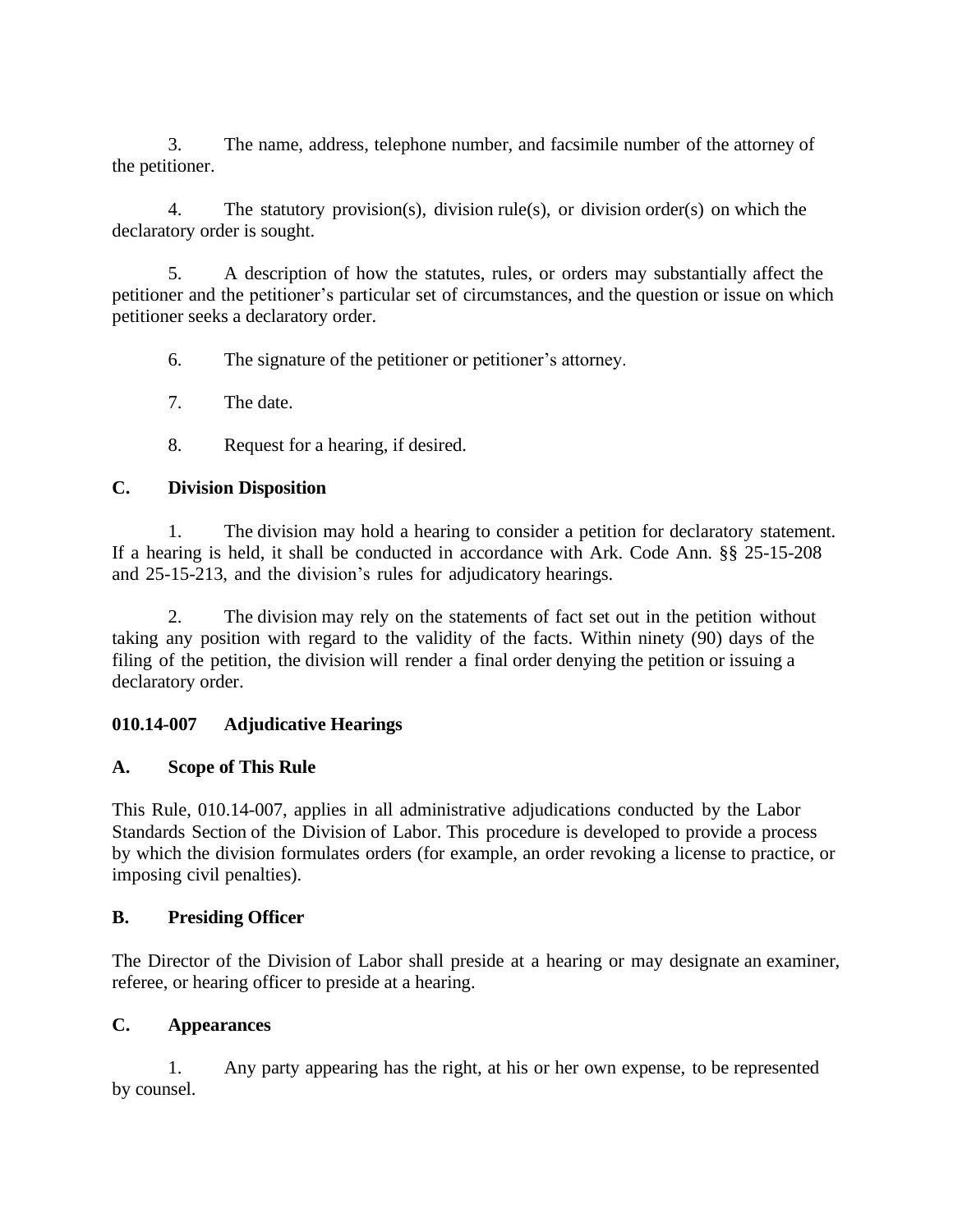2. The respondent may appear on his or her own behalf.

3. Any attorney representing a party to an adjudicatory proceeding must file notice of appearance as soon as possible.

4. Service on counsel of record is the equivalent of service on the party represented.

5. On written motion served on the party represented and all other parties of record, the presiding officer may grant counsel of record leave to withdraw for good cause shown.

# **D. Consolidation**

If there are separate matters that involve similar issues of law or fact, or identical parties, the matters may be consolidated if it appears that consolidation would promote the just, speedy, and inexpensive resolution of the proceedings, and would not unduly prejudice the rights of a party.

## **E. Notice to Interested Parties**

If it appears that the determination of the rights of parties in a proceeding will necessarily involve a determination of the substantial interests of persons who are not parties, the presiding officer may enter an order requiring that an absent person be notified of the proceeding and be given an opportunity to be joined as a party of record.

#### **F. Service of Papers**

Unless the presiding officer otherwise orders, every pleading and every other paper filed for the proceeding, except applications for witness subpoenas and the subpoenas, shall be served on each party or the party's representative at the last address of record.

# **G. Initiation and Notice of Hearing**

1. An administrative adjudication is initiated by the issuance by the division of a notice of hearing.

2. The notice of hearing will be sent to the respondent by U.S. Mail, return receipt requested, delivery restricted to the named recipient or his agent, as well as by regular U. S. mail. Notice shall be sufficient when it is so mailed to the respondent's latest address on file with the agency.

- 3. Notice will be mailed at least twenty (20) days before the scheduled hearing.
- 3. The notice will include: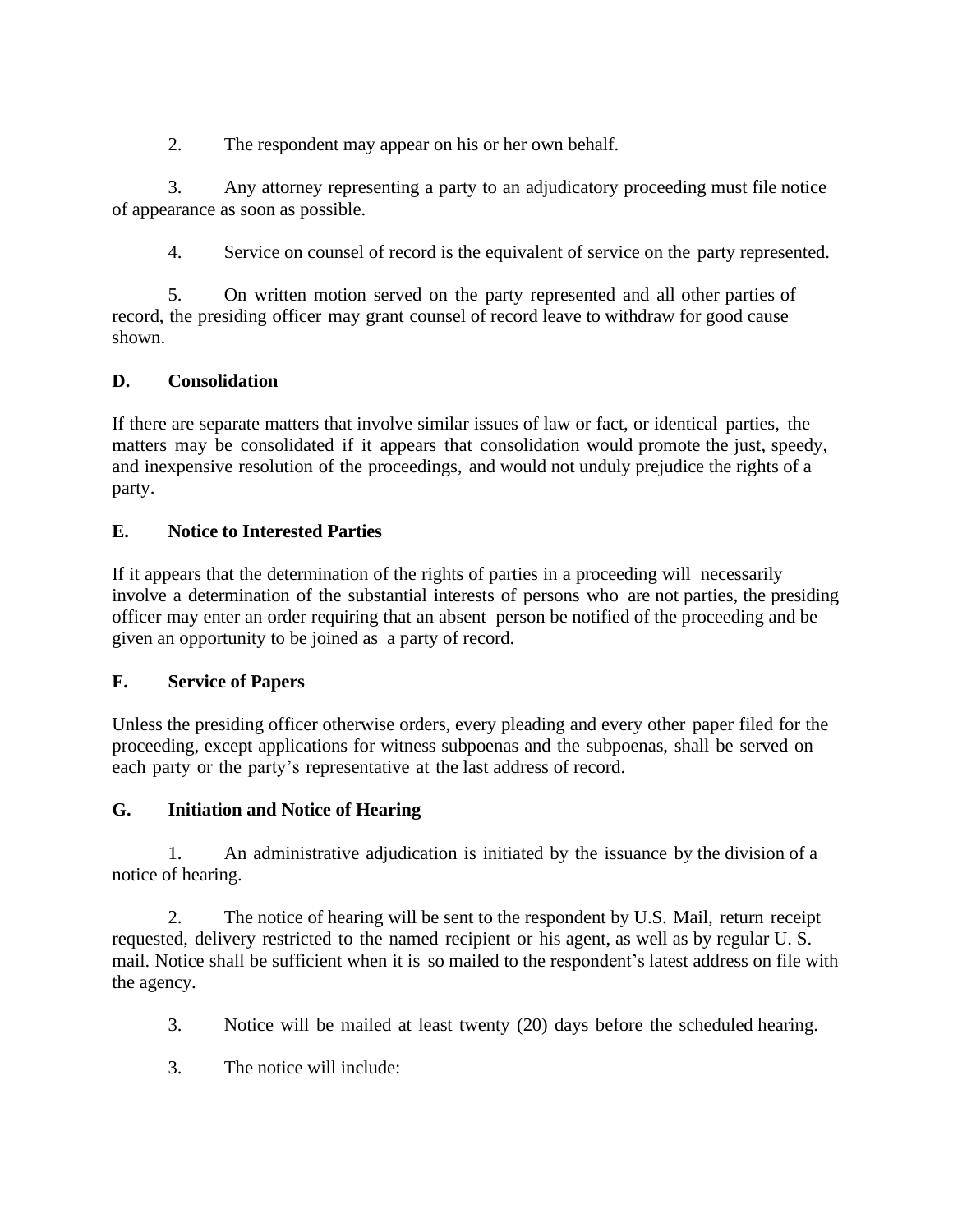a. a statement of the time, place, and nature of the hearing;

b. a statement of the legal authority and jurisdiction under which the hearing is to be held; and

c. a short and plain statement of the matters of fact and law asserted.

## **H. Motions**

All requests for relief will be by motion. Motions must be in writing or made on the record during a hearing. A motion must fully state the action requested and the grounds relied upon. The original written motion will be filed with the division. When time allows, the other parties may, within seven (7) days of the service of the written motion, file a response in opposition. The presiding officer may conduct such proceedings and enter such orders as are deemed necessary to address issues raised by the motion. However, a presiding officer, other than the Director director, will not enter a dispositive order unless expressly authorized in writing to do so.

#### **I. Answer**

A respondent may file an answer.

#### **J. Discovery**

1. Upon written request, the division will provide the information designated in Ark. Code Ann. § 25-15-208(a)(3).

2. Such requests should be received by the agency at least ten (10) days before the scheduled hearing.

#### **K. Continuances**

1. The presiding officer may grant a continuance of hearing for good cause shown. Requests for continuances will be made in writing. The request must state the grounds to be considered and be made as soon as practicable and, except in cases of emergencies, no later than five (5) days prior to the date noticed for the hearing. In determining whether to grant a continuance, the presiding officer may consider:

- a. Prior continuances;
- b. The interests of all parties;
- c. The likelihood of informal settlements;
- d. The existence of an emergency;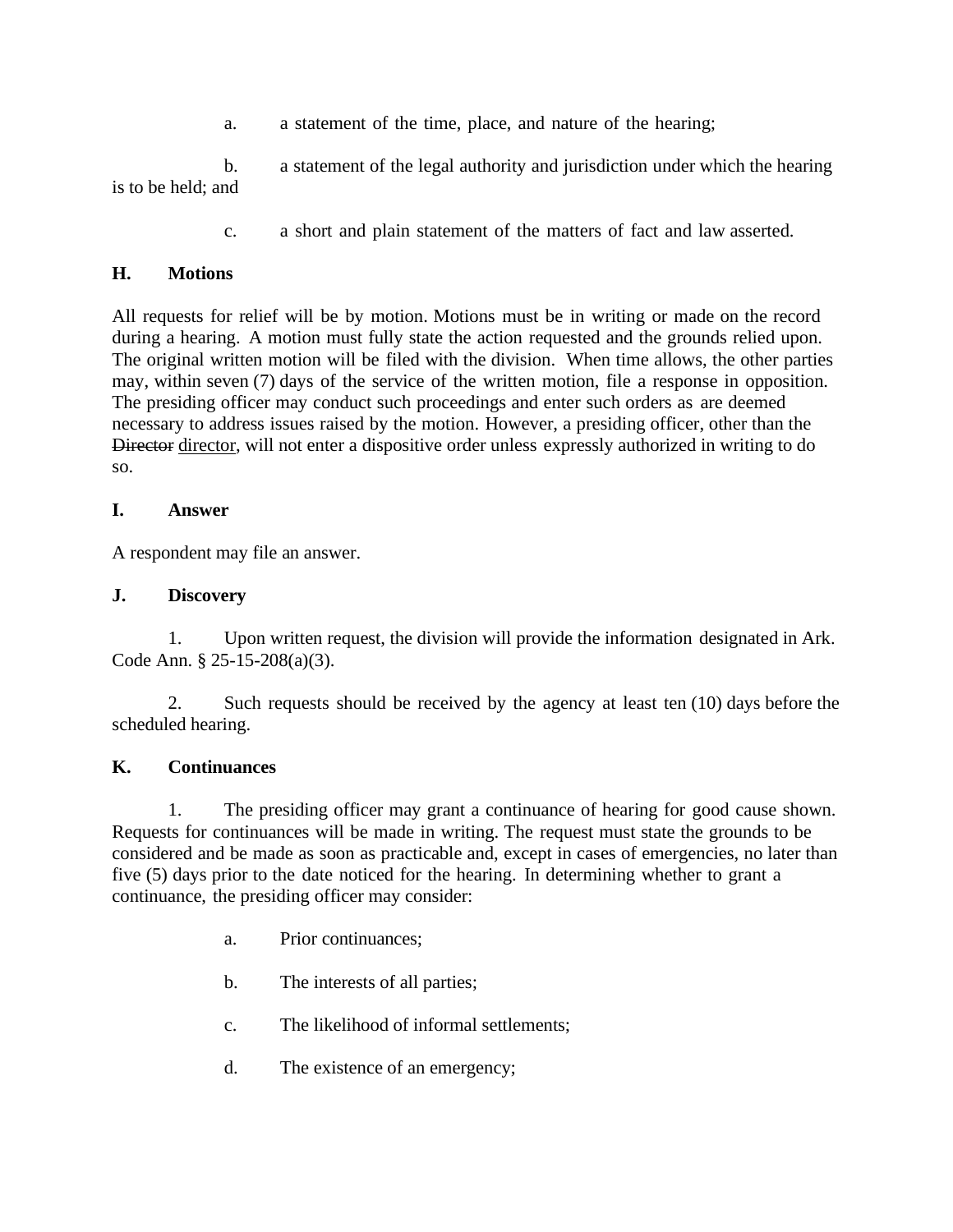- e. Any objection;
- f. Any applicable time requirement;

g. The existence of a conflict of the schedules of counsel, parties, or witnesses;

- h. The time limits of the request; and
- i. Other relevant factors.

2. The presiding officer may require documentation of any grounds for continuance.

# **L. Hearing Procedures**

1. The presiding officer presides at the hearing and may rule on motions, require briefs, and issue such orders as will ensure the orderly conduct of the proceedings; provided, however, any presiding officer other than the director shall not enter a dispositive order or proposed decision unless expressly authorized in writing to do so.

2. All objections must be made in a timely manner and stated on the record.

3. Parties have the right to participate or to be represented by counsel in all hearings or pre-hearing conferences related to their case.

4. Subject to terms and conditions prescribed by the Administrative Procedures Act, parties have the right to introduce evidence on issues of material fact, cross-examine witnesses as necessary for a full and true disclosure of the facts, present evidence in rebuttal, and, upon request by the division, may submit briefs and engage in oral argument.

5. The presiding officer is charged with maintaining the decorum of the hearing and may refuse to admit, or may expel, anyone whose conduct is disorderly.

#### **M. Order of Proceedings**

The presiding officer will conduct the hearing in the following manner:

1. The presiding officer will give an opening statement, briefly describing the nature of the proceedings.

2. The parties are to be given the opportunity to present opening statements.

3. The parties will be allowed to present their cases in the sequence determined by the presiding officer.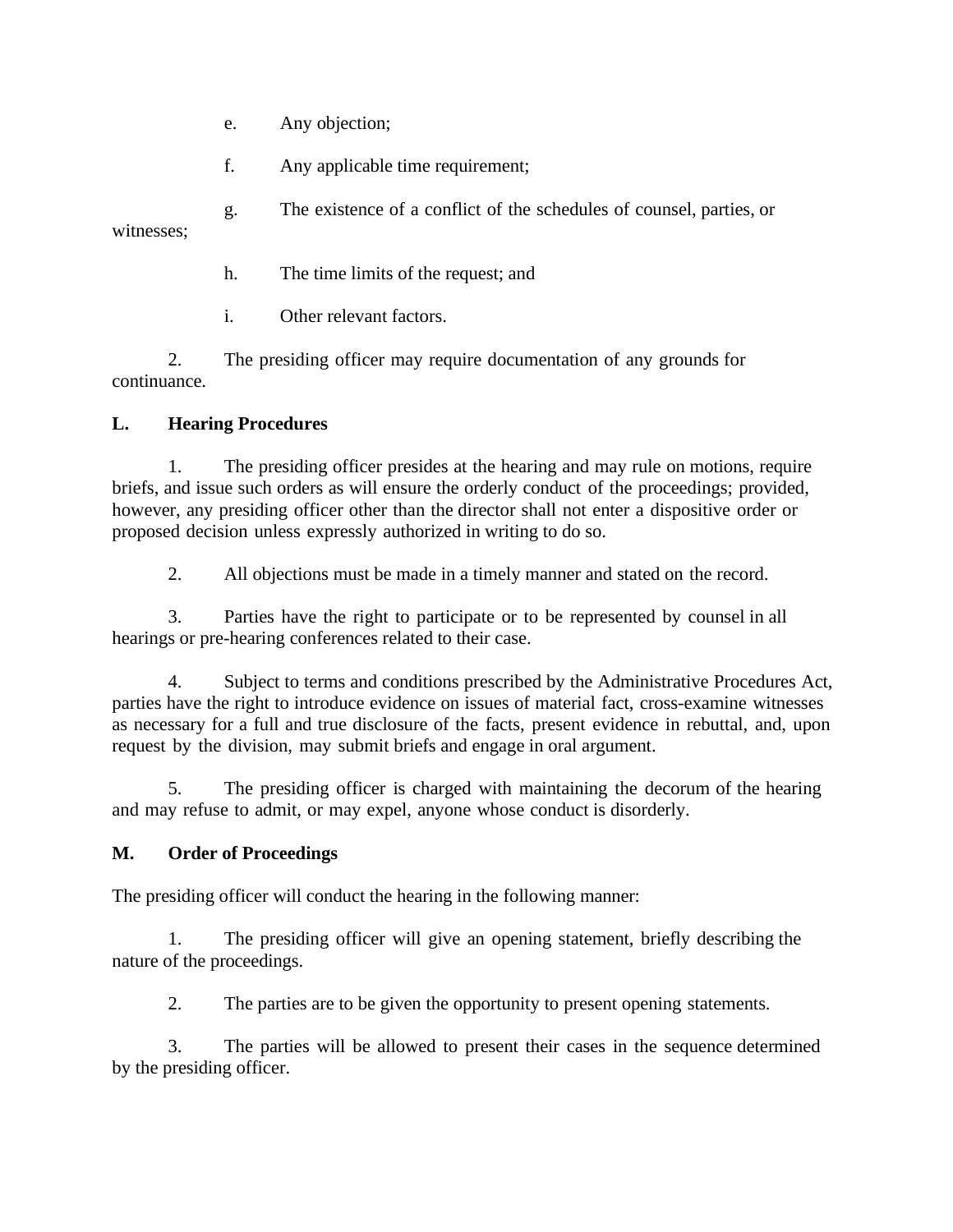4. Each witness must be sworn or affirmed by the presiding officer, or the court reporter, and be subject to examination and cross-examination as well as questioning by the division**.** The presiding officer may limit questioning in a manner consistent with the law.

5. When all parties and witnesses have been heard, parties may be given the opportunity to present final arguments.

# **N. Evidence**

1. The presiding officer shall rule on the admissibility of evidence and may, when appropriate, take official notice of facts in accordance with all applicable requirements of law.

2. Stipulation of facts is encouraged. The division may make a decision based on stipulated facts.

3. Evidence in the proceeding must be confined to the issues set forth in the hearing notice, unless the parties waive their right to such notice or the presiding officer determines that good cause justifies expansion of the issues. If the presiding officer decides to admit evidence outside the scope of the notice, over the objection of a party who did not have actual notice of those issues, that party, upon timely request, will receive a continuance sufficient to prepare for the additional issue and to permit amendment of pleadings.

4. A party seeking admission of an exhibit must provide three (3) copies of any exhibit in a hearing before the division. The presiding officer must provide the opposing parties with an opportunity to examine the exhibit prior to the ruling on its admissibility. All exhibits admitted into evidence must be appropriately marked and be made part of the record.

5. Any party may object to specific evidence or may request limits on the scope of the examination or cross-examination. A brief statement of the grounds upon which it is based shall accompany such an objection. The objection, the ruling on the objection, and the reasons for the ruling will be noted in the record. The presiding officer may rule on the objection at the time it is made or may reserve the ruling until the written decision.

6. Whenever evidence is ruled inadmissible, the party offering that evidence may submit an offer of proof on the record. The party making the offer of proof for excluded oral testimony will briefly summarize the testimony or, with permission of the presiding officer, present the testimony. If the excluded evidence consists of a document or exhibit, it shall be marked as part of an offer of proof and inserted in the record.

7. Irrelevant, immaterial, and unduly repetitive evidence will be excluded. Any other oral or documentary evidence, not privileged, may be received if it is of a type commonly relied upon by reasonably prudent men and women in the conduct of their affairs.

8. Reasonable inferences. The finder of fact may base its findings of fact upon reasonable inferences derived from other evidence received.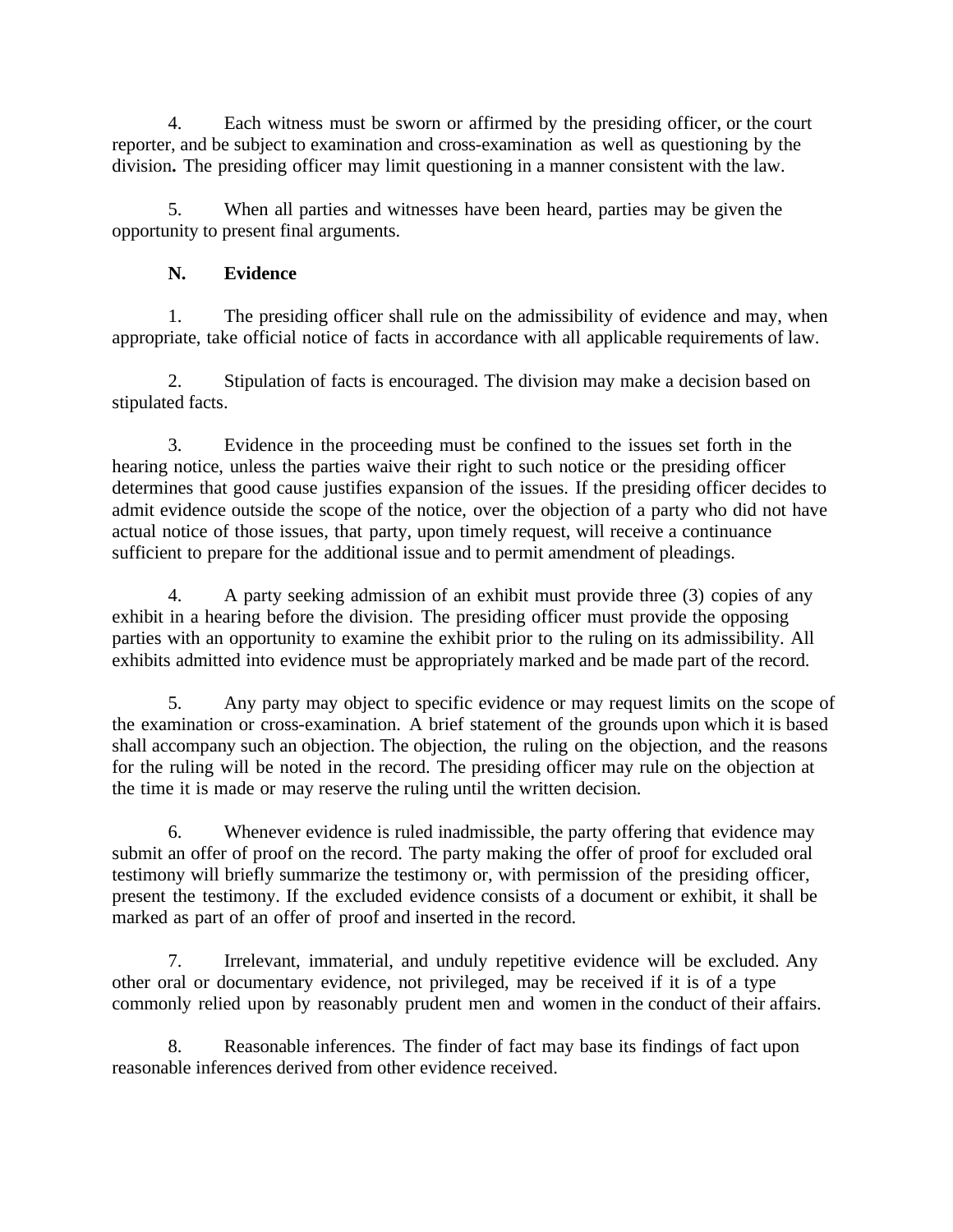## **O. Default**

If a party fails to appear or participate in an administrative adjudication after proper service of notice, the division may proceed with the hearing and render a decision in the absence of the party.

## **P. Subpoenas**

1. At the request of any party, the Director of the Division of Labor shall issue subpoenas for the attendance of witnesses at the hearing. The requesting party shall specify whether the witness is also requested to bring documents and reasonably identify said documents.

2. A subpoena may be served by any person specified by law to serve process or by any person who is not a party and who is eighteen (18) years of age or older. Delivering a copy to the person named in the subpoena shall make service. Proof of service may be made by affidavit of the person making service. The party seeking the subpoena shall have the burden of obtaining service of the process and shall be charged with the responsibility of tendering appropriate mileage fees and witness fees pursuant to Rule 45, Arkansas Rules of Civil Procedure. The witness must be served at least two days prior to the hearing. For good cause, the division may authorize the subpoena to be served less than two days before the hearing.

3. Any motion to quash or limit the subpoena shall be filed with the division and shall state the grounds relied upon.

# **Q. Recording the Proceedings**

The responsibility to record the testimony heard at a hearing is borne by the division. Upon the filing of a petition for judicial review, the division will provide a transcript of testimony taken before the division. If the division is successful upon appeal, the division may request that the court assess the costs against the opposing party.

#### **R. Factors to be Considered in Imposing Sanctions or Fines**

In addition to any other considerations permitted by law, if applicable, the division in imposing any sanction or fine may consider the following:

- 1. The nature and degree of the misconduct for which the sanction is being sought;
- 2. The seriousness and circumstances surrounding this misconduct;
- 3. The loss or damage to clients or others;
- 4. The assurance of future compliance;
- 5. The profit to the wrongdoer;